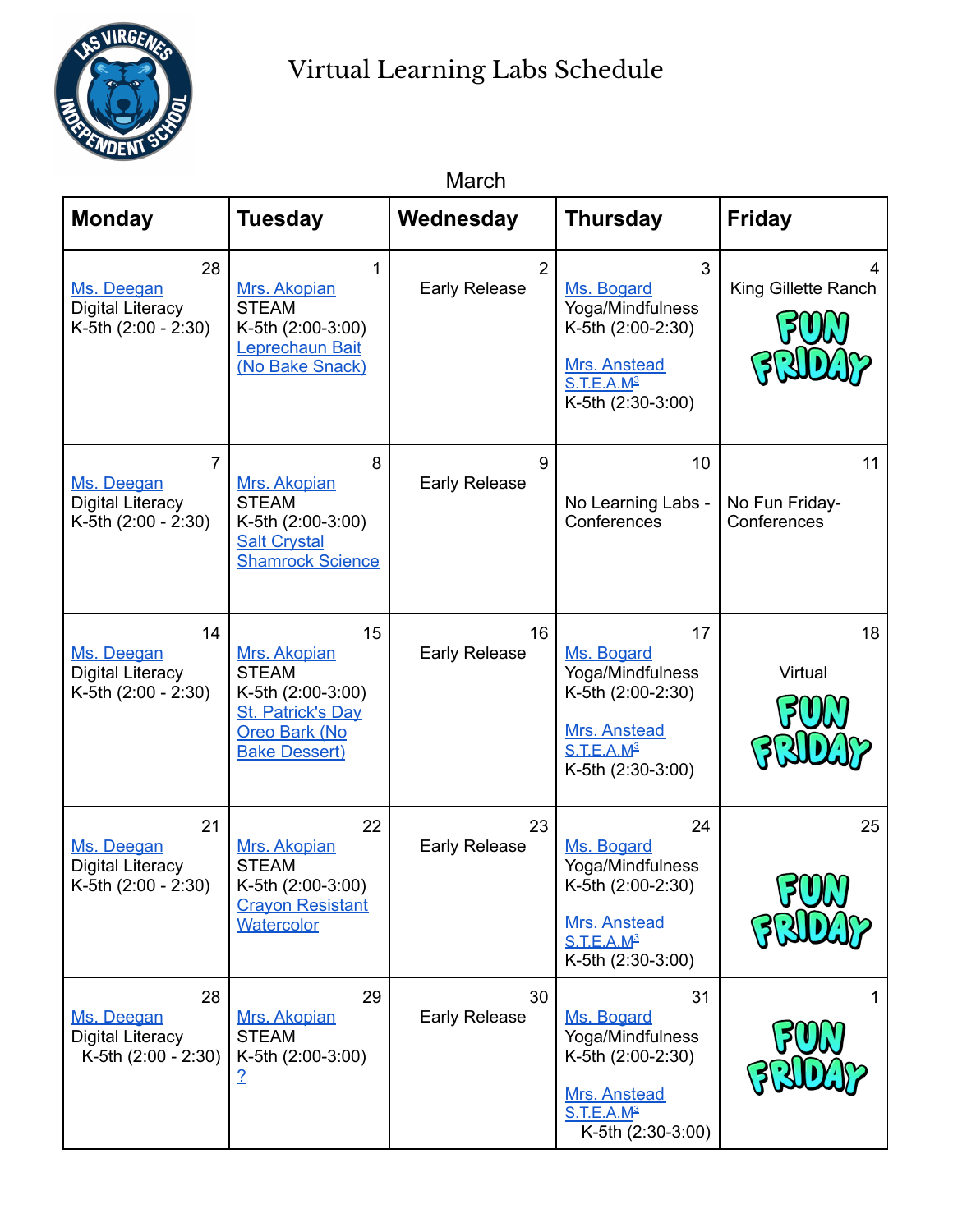

| <u>VUEN D</u><br>February                                                                                                                                  |                                                                                                                    |                            |                                                                                                                               |                                           |
|------------------------------------------------------------------------------------------------------------------------------------------------------------|--------------------------------------------------------------------------------------------------------------------|----------------------------|-------------------------------------------------------------------------------------------------------------------------------|-------------------------------------------|
| <b>Monday</b>                                                                                                                                              | <b>Tuesday</b>                                                                                                     | Wednesday                  | <b>Thursday</b>                                                                                                               | <b>Friday</b>                             |
| 31<br>Ms. Deegan<br><b>Digital Literacy</b><br>K-5th (2:00 - 2:30)                                                                                         | 1<br>Mrs. Akopian<br><b>STEAM</b><br>K-5th (2:00-3:00)<br><b>Canceled</b>                                          | 2<br><b>Early Release</b>  | 3<br>Ms. Bogard<br>Lunar New Year<br>Yoga<br>K-5th (2:00-2:30)<br>Mrs. Anstead<br>S.T.E.A.M <sup>3</sup><br>K-5th (2:30-3:00) | 4<br>Virtual<br><b>Lunar New Year</b>     |
| $\overline{7}$<br>Ms. Deegan -<br>Asynchronous Lab<br>Today! Google<br>Classroom Link &<br>Code: teitper<br><b>Digital Literacy</b><br>K-5th (2:00 - 2:30) | 8<br>Mrs. Akopian<br><b>STEAM</b><br>K-5th (2:00-3:00)<br><b>Layered Liquids</b><br><b>Density</b>                 | 9<br><b>Early Release</b>  | 10<br>Asynchronous<br>Yoga Video<br>K-5th (2:00-2:30)<br>Mrs. Anstead<br>S.T.E.A.M <sup>3</sup><br>K-5th (2:30-3:00)          | 11<br>On Campus<br><b>Valentine STEAM</b> |
| 14<br>Ms. Deegan<br><b>Digital Literacy</b><br>K-5th (2:00 - 2:30)                                                                                         | 15<br>Mrs. Akopian<br><b>STEAM</b><br>K-5th (2:00-3:00)<br>Fibonacci<br><b>Valentine Art</b>                       | 16<br><b>Early Release</b> | 17<br>Ms. Bogard<br><b>Heart Yoga</b><br>K-5th (2:00-2:30)<br>Mrs. Anstead<br>S.T.E.A.M <sup>3</sup><br>K-5th (2:30-3:00)     | 18<br>No Fun Friday<br>Event              |
| 21<br>No School                                                                                                                                            | 22<br>Mrs. Akopian<br><b>STEAM</b><br>K-5th (2:00-3:00)<br><b>Valentine's Day</b><br>Elephant<br><b>Toothpaste</b> | 23<br><b>Early Release</b> | 24<br>Ms. Bogard<br>Yoga Freeze<br>Dance<br>K-5th (2:00-2:30)<br>Mrs. Anstead<br>S.T.E.A.M <sup>3</sup><br>K-5th (2:30-3:00)  | 25<br>On Campus<br>Olympics               |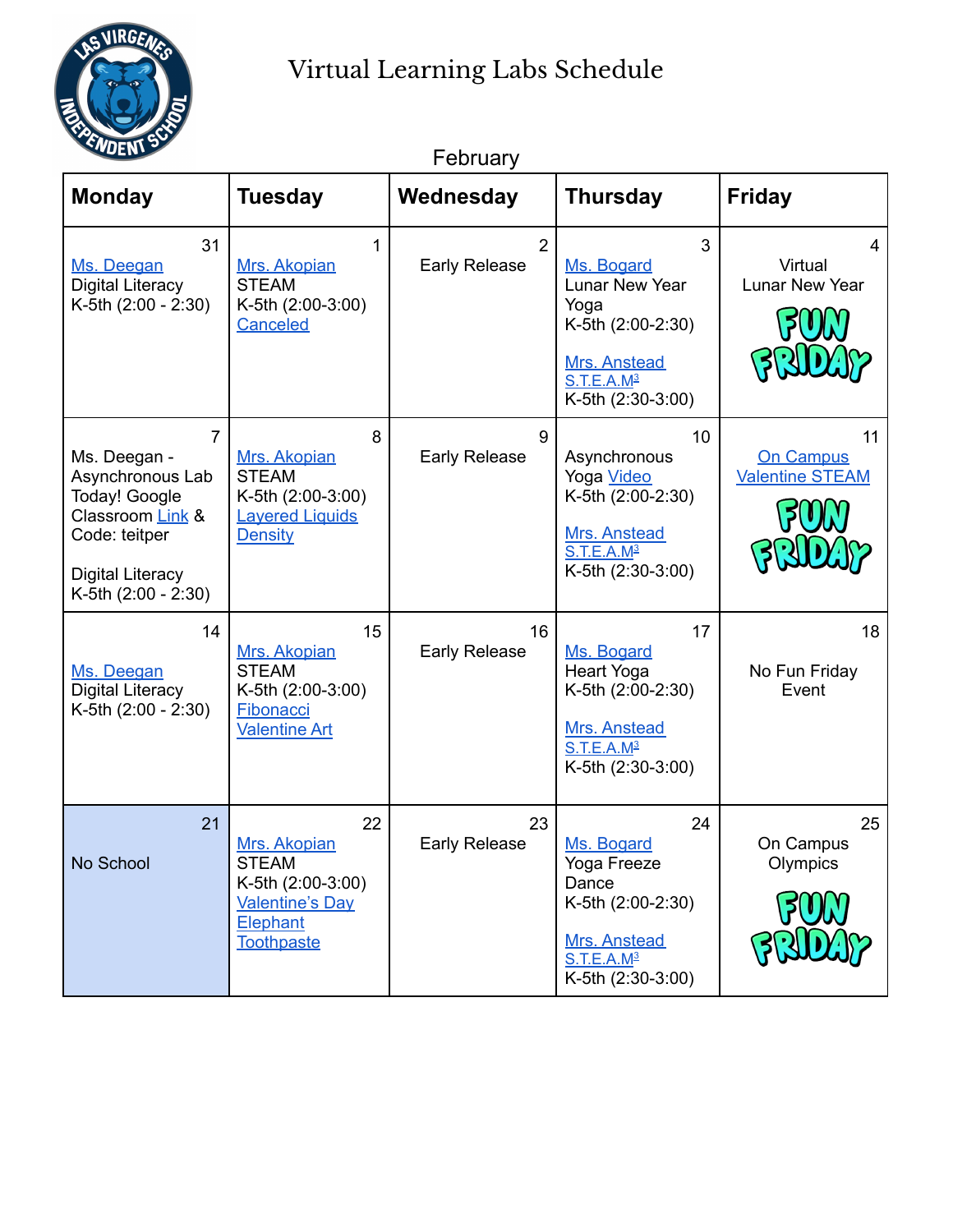

| <u>UEW.</u>                                                        |                                                                                                               | January                    |                                                                                                                                              |                                                                                                                                                                                                                                                             |
|--------------------------------------------------------------------|---------------------------------------------------------------------------------------------------------------|----------------------------|----------------------------------------------------------------------------------------------------------------------------------------------|-------------------------------------------------------------------------------------------------------------------------------------------------------------------------------------------------------------------------------------------------------------|
| <b>Monday</b>                                                      | <b>Tuesday</b>                                                                                                | Wednesday                  | <b>Thursday</b>                                                                                                                              | <b>Friday</b>                                                                                                                                                                                                                                               |
| 3<br>Ms. Deegan<br><b>Digital Literacy</b><br>K-5th (2:00 - 2:30)  | 4<br>Mrs. Akopian<br><b>STEAM</b><br>K-5th (2:00-3:00)<br><b>Confetti Cannons</b>                             | 5<br><b>Early Release</b>  | 6<br>Ms. Bogard<br>Mindfulness -<br><b>Vision Boards</b><br>K-5th (2:00-2:30)<br>Mrs. Anstead<br>S.T.E.A.M <sup>3</sup><br>K-5th (2:30-3:00) | $\overline{7}$                                                                                                                                                                                                                                              |
| 10<br>Ms. Deegan<br><b>Digital Literacy</b><br>K-5th (2:00 - 2:30) | 11<br>Mrs. Akopian<br><b>STEAM</b><br>K-5th (2:00-3:00)<br>Rain Clouds in a<br><u>Jar</u>                     | 12<br><b>Early Release</b> | 13<br>Ms. Bogard<br>Winter Yoga<br>K-5th (2:00-2:30)<br>Mrs. Anstead<br>S.T.E.A.M <sup>3</sup><br>K-5th (2:30-3:00)                          | 14                                                                                                                                                                                                                                                          |
| 17<br>No School                                                    | 18<br>Mrs. Akopian<br><b>STEAM</b><br>K-5th (2:00-3:00)<br><b>Dancing Milk</b>                                | 19<br><b>Early Release</b> | 20<br>Ms. Bogard<br>Peace Yoga<br>K-5th (2:00-2:30)<br>Mrs. Anstead<br>S.T.E.A.M <sup>3</sup><br>K-5th (2:30-3:00)                           | 21<br><b>Zoom Link</b><br>OOM LOGIN<br><b>JPPLIES NEEDED</b><br><b>ROCK</b><br><b>PAINT</b><br><b>FFEE FILTER OR PAPER TOWEL</b>                                                                                                                            |
| 24<br>Ms. Deegan<br><b>Digital Literacy</b><br>K-5th (2:00 - 2:30) | 25<br>Mrs. Akopian<br><b>STEAM</b><br>K-5th (2:00-3:00)<br><b>Pop Rocks</b><br>(Carbon Dioxide<br>Experiment) | 26<br><b>Early Release</b> | 27<br>Ms. Bogard<br>Mindfulness -<br><b>Calm Jars</b><br>K-5th (2:00-2:30)<br>Mrs. Anstead<br>S.T.E.A.M <sup>3</sup><br>K-5th (2:30-3:00)    | 28<br><b>Zoom Link</b><br>LVIS Kids Kitchen<br>Mug Cake<br>Las Virgenes Independent School<br>Virtual Learning Lab<br>12:00pm - 1:00pm<br>Coom ID:869 9709 6067<br>Password: LVIS<br><b>TEACHERS WILL PROVIDE RECIPES WITH</b><br>SUPPLIES NEEDED FOR EVENT |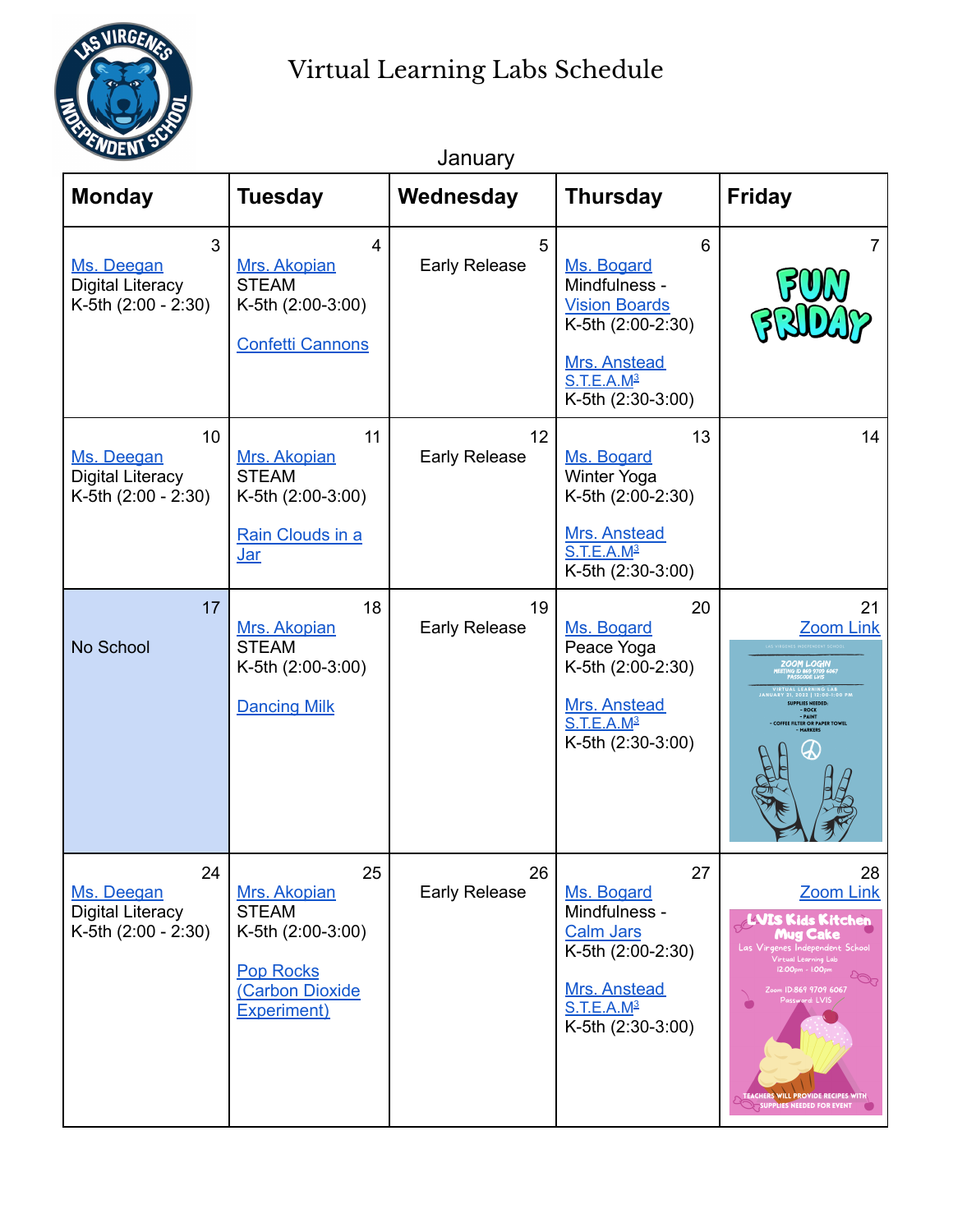

| "UEN'                                                              |                                                                                    | December                   |                                                                                                                                                  |                                                                                      |
|--------------------------------------------------------------------|------------------------------------------------------------------------------------|----------------------------|--------------------------------------------------------------------------------------------------------------------------------------------------|--------------------------------------------------------------------------------------|
| <b>Monday</b>                                                      | <b>Tuesday</b>                                                                     | Wednesday                  | <b>Thursday</b>                                                                                                                                  | <b>Friday</b>                                                                        |
| 29<br>Ms. Deegan<br><b>Digital Literacy</b><br>K-5th (2:00 - 3:00) | 30<br>Mrs. Akopian<br><b>STEAM</b><br>K-5th (2:00-3:00)<br><b>Salty Snowflakes</b> | 1<br><b>Early Release</b>  | $\overline{2}$<br>Ms. Bogard<br>Yoga<br>K-5th (2:00-2:30)<br>Mrs. Anstead<br>S.T.E.A.M <sup>3</sup><br>K-5th (2:30-3:00)                         | 3<br><b>COD DRIVI</b><br>NNG A NON-PERISHABLE ITEM<br><b>RIBLITE TO OUR LWS FOOL</b> |
| 6<br>Ms. Deegan<br><b>Digital Literacy</b><br>K-5th (2:00 - 3:00)  | 7<br>Mrs. Akopian<br><b>STEAM</b><br>K-5th (2:00-3:00)<br><b>Melting Ice</b>       | 8<br><b>Early Release</b>  | 9<br>Ms. Bogard<br><b>Mindfulness</b><br><b>Worry Stones</b><br>K-5th (2:00-2:30)<br>Mrs. Anstead<br>S.T.E.A.M <sup>3</sup><br>K-5th (2:30-3:00) | 10 <sup>°</sup><br><b>SNOW MUG</b><br><b>FUN!!</b>                                   |
| 13<br>Ms. Deegan<br><b>Digital Literacy</b><br>K-5th (2:00 - 3:00) | 14<br>Mrs. Akopian<br><b>STEAM</b><br>K-5th (2:00-3:00)<br>Don't Melt the Ice      | 15<br><b>Early Release</b> | 16<br>Ms. Bogard<br>Yoga<br>K-5th (2:00-2:30)<br>Mrs. Anstead<br>S.T.E.A.M <sup>3</sup><br>K-5th (2:30-3:00)                                     | 17<br>No Friday Fun<br>Learning Lab                                                  |
| 20<br><b>Winter Break</b>                                          | 21<br><b>Winter Break</b>                                                          | 22<br><b>Winter Break</b>  | 23<br><b>Winter Break</b>                                                                                                                        | 24<br><b>Winter Break</b>                                                            |
| 27<br><b>Winter Break</b>                                          | 28<br><b>Winter Break</b>                                                          | 29<br><b>Winter Break</b>  | 30<br><b>Winter Break</b>                                                                                                                        | 31<br><b>Winter Break</b>                                                            |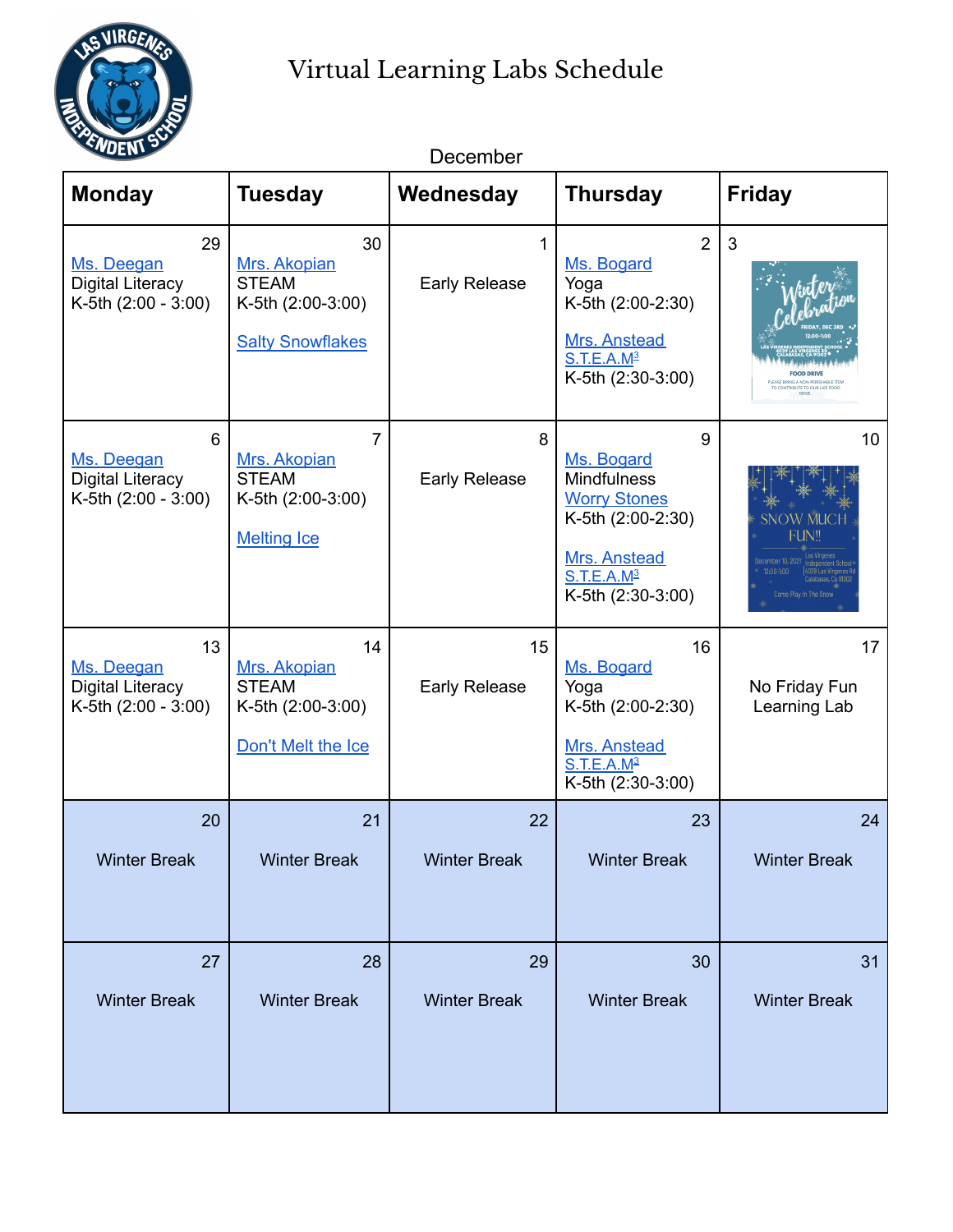

| <b>Monday</b>                                                      | <b>Tuesday</b>                                                                                        | Wednesday                                    | <b>Thursday</b>                                                                                                                                                                                                      | <b>Friday</b>                                |
|--------------------------------------------------------------------|-------------------------------------------------------------------------------------------------------|----------------------------------------------|----------------------------------------------------------------------------------------------------------------------------------------------------------------------------------------------------------------------|----------------------------------------------|
| 1<br>Ms. Deegan<br><b>Digital Literacy</b><br>K-5th (2:00 - 3:00)  | $\overline{2}$<br>Mrs. Akopian<br>K-5th (2:00-3:00)<br><b>Egg Experiment</b><br>(Dental Health)       | 3<br><b>Early Release</b>                    | $\overline{\mathbf{4}}$<br>Ms. Bogard<br>K-2nd (2:00-2:30)<br>3rd-5th (2:30-3:00)<br>Gratitude Jar /<br>Gratitude meditation<br>Mrs. Anstead<br>3rd-5th (2:00-2:30)<br>K-2nd (2:30-3:00)<br>S.T.E.A.M <sup>3</sup> . | 5<br>Diwali Art                              |
| 8<br>Ms. Deegan<br><b>Digital Literacy</b><br>K-5th (2:00 - 3:00)  | 9<br>Mrs. Akopian<br>K-5th (2:00-3:00)<br>Thanksgiving<br><b>Whipped Cream &amp;</b><br><b>Butter</b> | 10<br><b>Early Release</b>                   | 11<br>No School<br><b>Veterans Day</b>                                                                                                                                                                               | 12<br>Friendsgiving                          |
| 15<br>Early<br>Release/Parent<br>Conferences                       | 16<br>Early<br>Release/Parent<br>Conferences                                                          | 17<br>Early<br>Release/Parent<br>Conferences | 18<br>Early<br>Release/Parent<br>Conferences                                                                                                                                                                         | 19<br>Early<br>Release/Parent<br>Conferences |
| 22<br><b>Fall Break</b>                                            | 23<br><b>Fall Break</b>                                                                               | 24<br><b>Fall Break</b>                      | 25<br><b>Fall Break</b>                                                                                                                                                                                              | 26<br><b>Fall Break</b>                      |
| 29<br>Ms. Deegan<br><b>Digital Literacy</b><br>K-5th (2:00 - 3:00) | 30<br>Mrs. Akopian<br>K-5th (2:00-2:30)<br><b>Salty Snowflake</b>                                     |                                              |                                                                                                                                                                                                                      |                                              |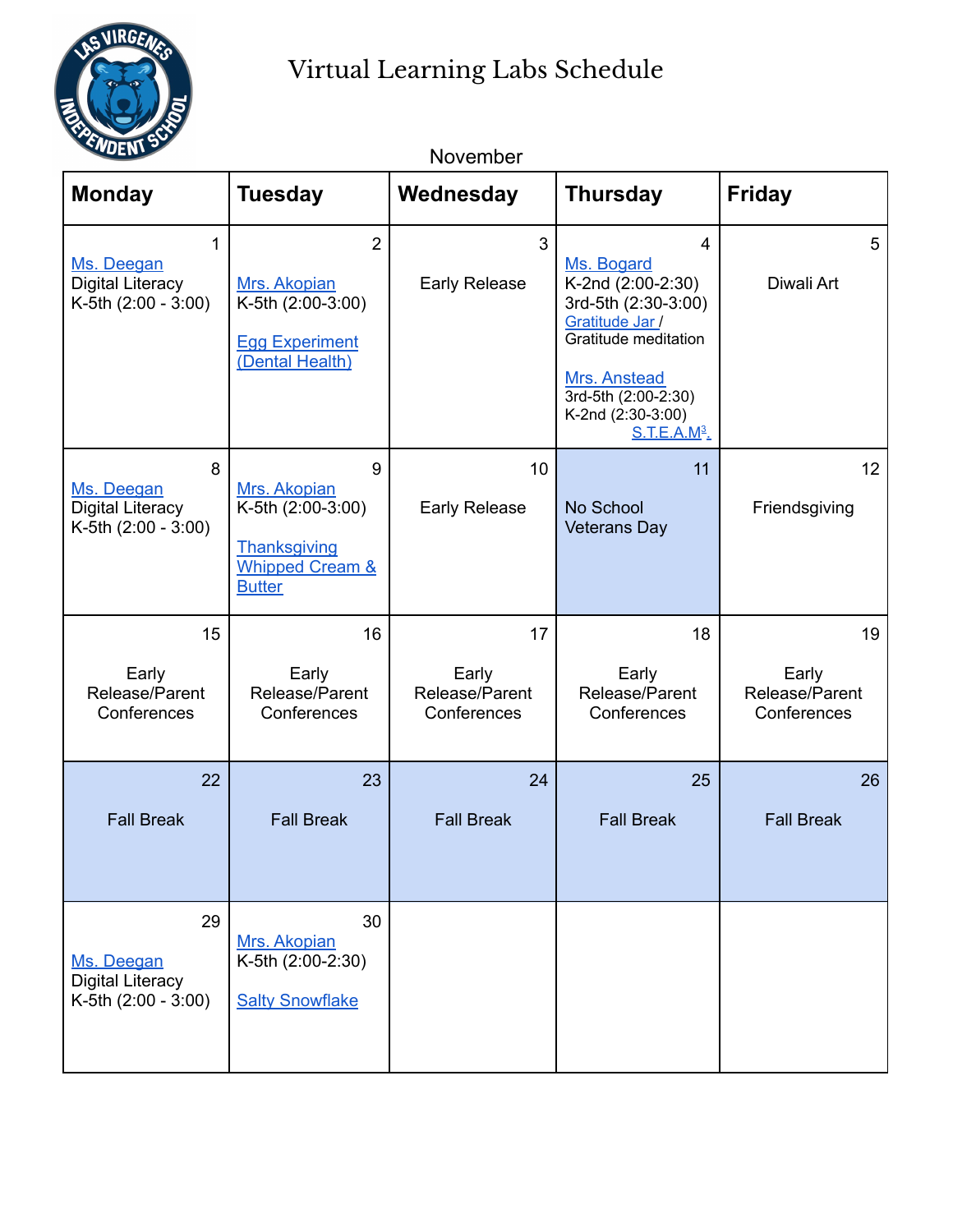

| UENL<br>October                                                                                                          |                                                                                             |                                                                                                           |                                                                                                                                                                                                                  |                                                                                                                                                                                            |
|--------------------------------------------------------------------------------------------------------------------------|---------------------------------------------------------------------------------------------|-----------------------------------------------------------------------------------------------------------|------------------------------------------------------------------------------------------------------------------------------------------------------------------------------------------------------------------|--------------------------------------------------------------------------------------------------------------------------------------------------------------------------------------------|
| <b>Monday</b>                                                                                                            | <b>Tuesday</b>                                                                              | Wednesday                                                                                                 | <b>Thursday</b>                                                                                                                                                                                                  | <b>Friday</b>                                                                                                                                                                              |
|                                                                                                                          |                                                                                             |                                                                                                           |                                                                                                                                                                                                                  | 1                                                                                                                                                                                          |
| 4<br>Ms. Deegan<br>3rd-5th<br>Intro. to Digital<br>Literacy: If You<br>Were a Cereal<br>Box                              | 5<br>Mrs. Akopian<br>K-2nd (2:00-2:30)<br><b>STEAM: Gummy</b><br><b>Bear Growing</b>        | 6<br>Mrs. Anstead<br>3rd-5th<br><b>Wacky Wednesday</b><br><b>Lizard on the Loose!</b><br>Join in the fun! | $\overline{7}$<br>Ms. Bogard<br>K-2nd<br>Intro. to<br><b>Mindfulness</b>                                                                                                                                         | 8                                                                                                                                                                                          |
| 11<br>Ms. Deegan<br>Intro. to Digital<br>Literacy<br>K-2nd (2:00-2:30)<br><b>Digital Literacy</b><br>3rd-5th (2:30-3:00) | 12<br>Mrs. Akopian<br>K-5th (2:00-3:00)<br><b>STEAM: Witches</b><br><b>Brew Slime</b>       | 13<br><b>Early Release</b>                                                                                | 14<br>Ms. Bogard<br>K-2nd (2:00-2:30)<br><b>Ghost Breath Wand</b><br>3rd-5th (2:30-3:00)<br>Intro to Yoga<br>Mrs. Anstead<br>3rd-5th (2:00-2:30)<br>K-2nd (2:30-3:00)<br>$S.T.E.A.M3$ .                          | 15                                                                                                                                                                                         |
| 18<br>Ms. Deegan<br>Intro. to Digital<br>Literacy<br>K-2nd (2:00-2:30)<br><b>Digital Literacy</b><br>3rd-5th (2:30-3:00) | 19<br>Mrs. Akopian<br>K-5th (2:00-3:00)<br><b>STEAM: Bone</b><br><b>Bridge</b>              | 20<br><b>Early Release</b>                                                                                | 21<br>Ms. Bogard<br>K-2nd (2:00-2:30)<br>Mindful Monster<br>Movement<br>3rd-5th (2:30-3:00)<br>Monster Dice - print<br>Mrs. Anstead<br>3rd-5th (2:00-2:30)<br>K-2nd (2:30-3:00)<br><u>S.T.E.A.M<sup>3</sup>.</u> | 22                                                                                                                                                                                         |
| 25<br>Ms. Deegan<br><b>Digital Literacy</b><br>K-2nd (2:00-2:30)<br><b>Digital Literacy</b><br>3rd-5th (2:30-3:00)       | 26<br>Mrs. Akopian<br>K-5th (2:00-3:00)<br><b>STEAM:</b><br><b>Dissolving Candy</b><br>Corn | 27<br><b>Early Release</b>                                                                                | 28<br>Ms. Bogard<br>K-2nd (2:00-2:30)<br>3rd-5th (2:30-3:00)<br>Halloween Yoga<br>Mrs. Anstead<br>3rd-5th (2:00-2:30)<br>K-2nd (2:30-3:00)<br><u>S.T.E.A.M<sup>3</sup>.</u>                                      | 29<br>Pumpkin Palooza<br>Friday October 29, 2021<br>$\begin{tabular}{c} 12 - 1 PM \\ LMS \\ \hline 1.018 \\ \hline 0.014 \\ 0.004 \\ \hline 0.004 \\ \hline \end{tabular}$<br><b>EX 00</b> |